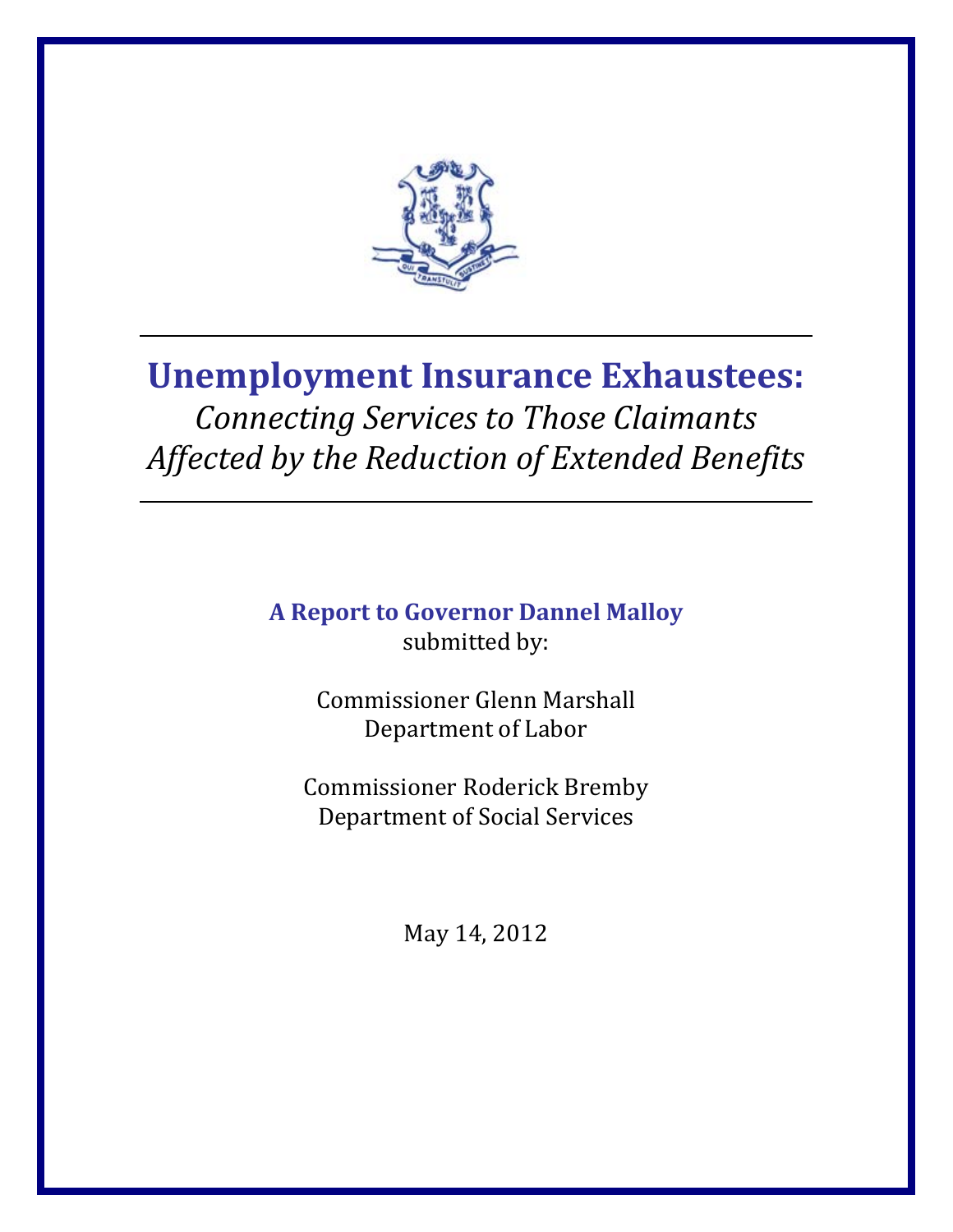

May 14, 2012

The Honorable Dannel P. Malloy Governor ‐ State of Connecticut State Capitol ‐ 210 Capitol Avenue Hartford, CT 06106

Dear Governor Malloy:

As Connecticut continues to emerge from the national recession, a declining unemployment rate, while good news for the state, also means that more than 12,000 individuals in Connecticut are no longer eligible to receive Extended Benefits.

Unfortunately, these claimants have not yet found new employment and this abrupt reduction in Extended Benefits may have a serious impact on their financial stability. As a result, our immediate goal is to connect individuals affected by the loss of these benefit weeks to all available employment and social services.

Per your request, the departments of Labor and Social Services have collaborated to develop and submit to you a formal plan to assist affected families. Our plan brings together any and all relevant services provided through our agencies, the United Way 211, Connecticut's five Workforce Investments Boards and Connecticut's community action agencies.

While an emphasis has been placed on the 12,000 claimants affected by the trigger "off" of Extended Benefits, the plan also looks ahead to the needs of the estimated 75,000 claimants who we believe will not have found new employment when they exhaust all benefits at the end of 2012.

Should you or your staff have any questions, our agencies, as well as our partners, are available to clarify or respond to any portions of the plan.

Respectfully yours,

Glenn Marshall, Commissioner Roderick Bremby, Commissioner

Connecticut Department of Labor Connecticut Department Social Services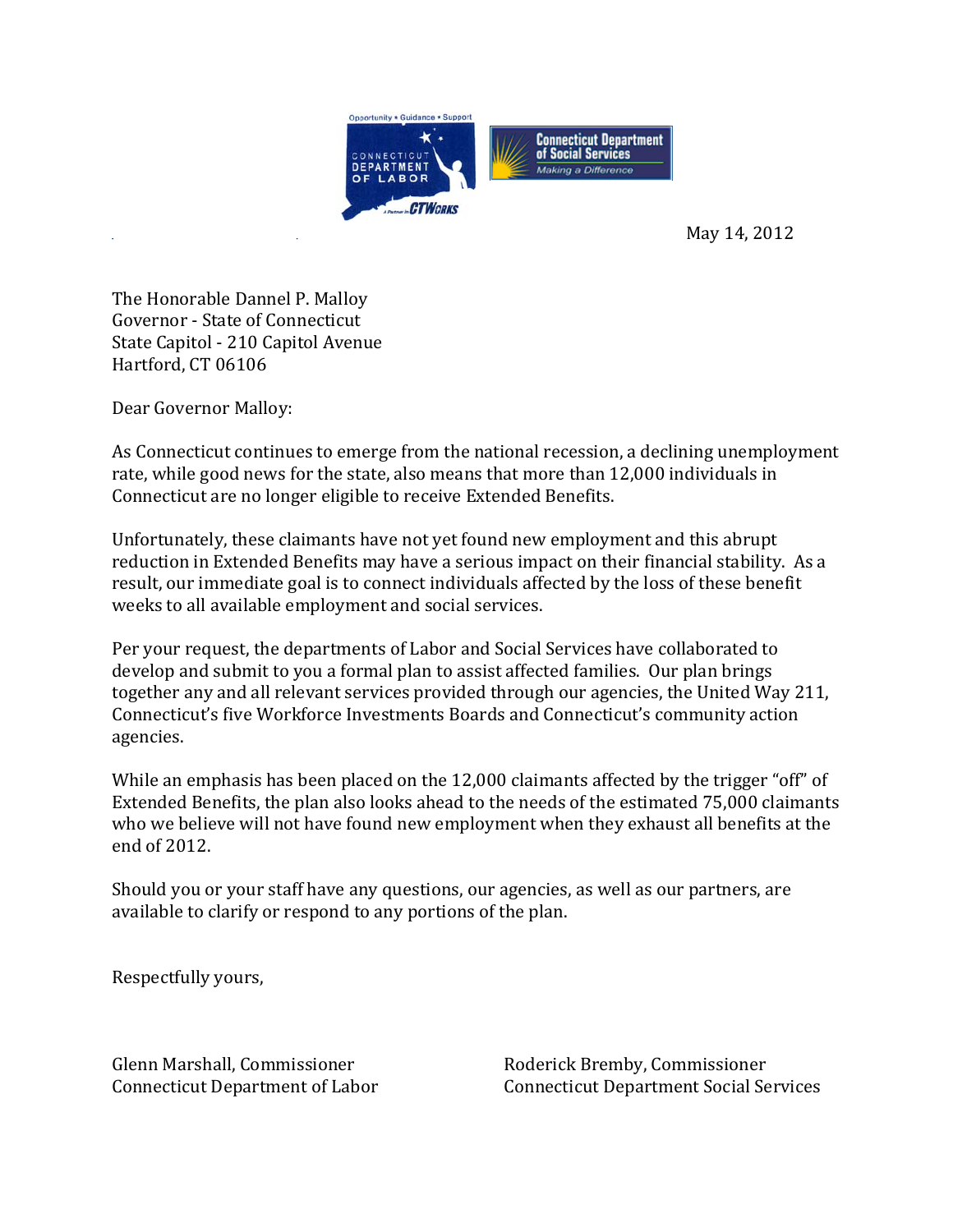# **Unemployment Insurance Exhaustees:**

# *Connecting Services to Those Claimants Affected by the Reduction of Extended Benefits*

# **Table** *of* **Contents**

| <b>Topic</b>                                                        | page           |
|---------------------------------------------------------------------|----------------|
| <b>Section 1: Overview</b>                                          | 1              |
| <b>Section 2: Benefit Reduction</b>                                 | $\overline{1}$ |
| <b>Section 3: Claimants Affected by Extended Benefit Reduction</b>  | $\overline{2}$ |
| <b>Section 4: Claimants Exhausting Maximum Benefits</b>             | 6              |
| <b>Section 5: Service Strategy</b>                                  | 6              |
| <b>Section 6: Employment Services Strategy (existing resources)</b> | 7              |
| Links to Job Opportunities                                          | 7              |
| <b>Online Job Search and Assessment Tools</b>                       | 7              |
| <b>Career and Skill Exploration</b>                                 | 7              |
| Free Workshops                                                      | 8              |
| STEP UP Wage Reimbursement and Manufacturing Training Programs      | 8              |
| State Seasonal Jobs                                                 | 8              |
| Jobs Funnels                                                        | 8              |
| Mortgage Crisis Job Training Program                                | 8              |
| Job Training Opportunites                                           | 8              |
| Platform 2 Employment                                               | 8              |
| Career Edge and EAP                                                 | 9              |
| <b>Linkage to Support Services</b>                                  | 9              |
| <b>Section 7: Social Services Strategy</b>                          | 10             |
| <b>Section 8: Communications Plan</b>                               | 13             |
| 1. Identifying Audiences and Messages                               | 13             |
| 2. Specific Communications to Claimants                             | 14             |
| 3. Specific Communications for CT Labor Department Staff            | 14             |
| 4. Additional Strategies/Resources                                  | 14             |
| <b>DSS Communications Plan</b>                                      | 15             |
| 1. Strategic points                                                 | 15             |
| 2. Tactical measures > linking indiviuduals to social services      | 15             |
| 3. Key Messaging Components                                         | 16             |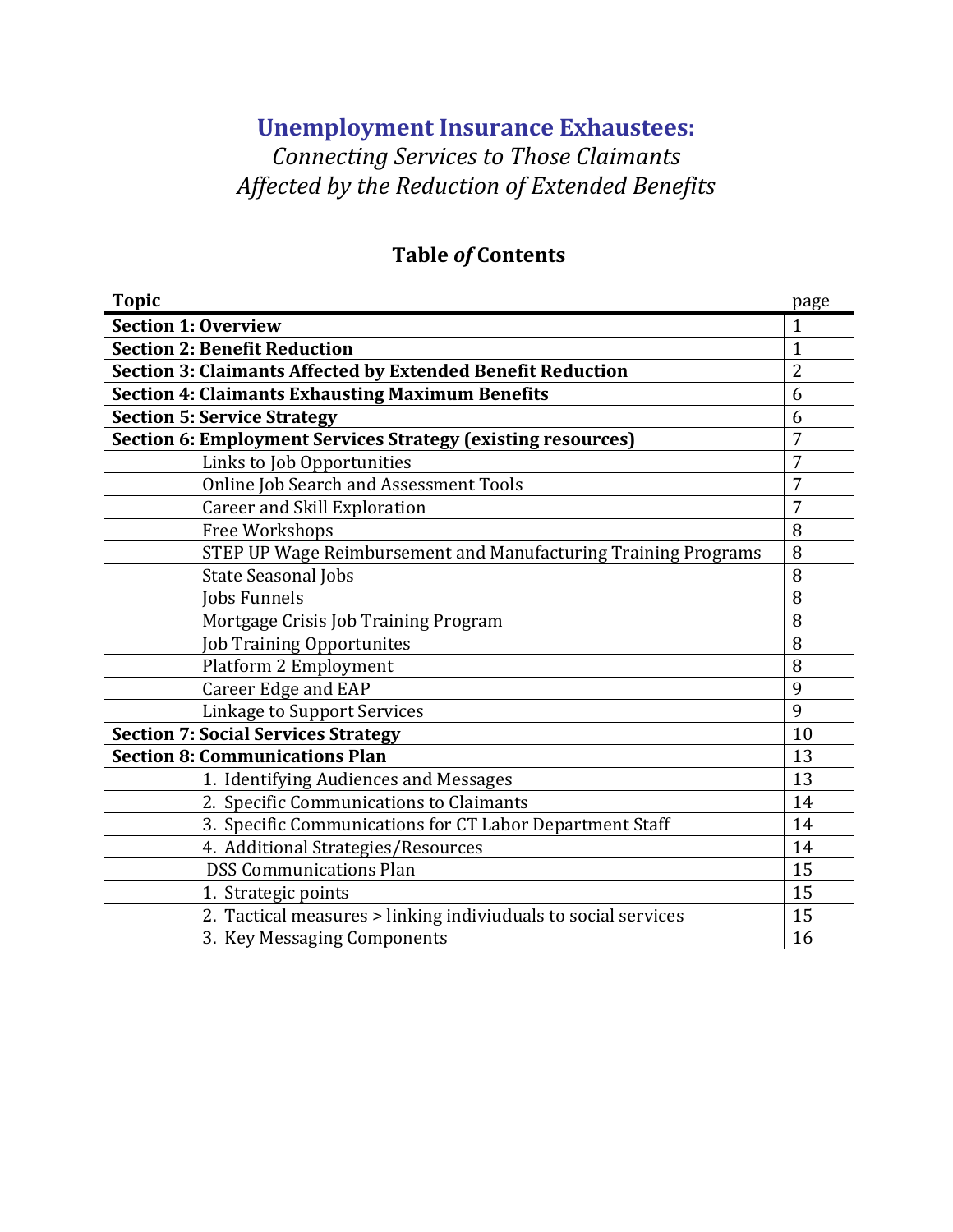## **Section 1: Overview**

April 2012 marked the eighth straight month of decline in Connecticut's unemployment rate. Currently at 7.7%, the lowest rate in 3 ½ years, unemployment dropped 1.3% compared to April 2011 when the rate stood at 9%.

In February 2010, Connecticut unemployment peaked at 9.2%. While a declining unemployment rate is good news for Connecticut and is an indication of a recovering economy, the rate reduction triggers "off" certain Extended Benefits for a portion of UI claimants. The reduction in Extended Benefits occurs rather abruptly due to the Federal calculation and as a result individuals who may have expected 99 weeks of unemployment are now only eligible for 73 weeks—a change that can have serious impact on the claimant's financial stability.

Governor Malloy is concerned about the impact of benefit reductions on Connecticut residents and as a result has instructed Commissioner of Labor, Glenn Marshall and Department of Social Services Commissioner Roderick Bremby to collaborate on a formal plan to insure efforts are coordinated and redoubled to assist affected families.

#### **Section 2: Benefit Reduction**

Under the Emergency Unemployment Compensation 2008 Program (EUC08), unemployment claimants were eligible for 99 weeks of unemployment benefits. These 99 weeks included:

| <b>State UI:</b>                        | 26 weeks |
|-----------------------------------------|----------|
| <b>Federal EUC08:</b>                   | 53 weeks |
| <b>State/federal Extended Benefits:</b> | 20 weeks |

In February 2012, as a result of the decrease in Connecticut's Total Unemployment Rate (TUR), Connecticut was one of two states to fall below the threshold to remain "on" in Tier 4 of the EUC08 program. As a result, the maximum potential entitlement in Connecticut for the EUC08 program was reduced from 53 weeks to 47 weeks. As of the week ending February 18, 2012, no additional claimants could establish eligibility for Tier 4 EUC08 although claimants in Connecticut with previously established eligibility could continue to receive any remaining Tier 4 benefits until exhausted. Following the February benefit reduction, unemployment claimants were eligible for 93 weeks of unemployment benefits.

In April and May 2012, Extended Benefits were reduced as a result of the decrease in Connecticut's TUR. Different from the February 2012 reduction, the April and May 2012 reductions affect both new and existing claimants for Extended Benefits.

As of April 21, 2012, the first reduction of Extended Benefits went into effect in Connecticut. Based on data released by the Bureau of Labor Statistics on March 30, 2012,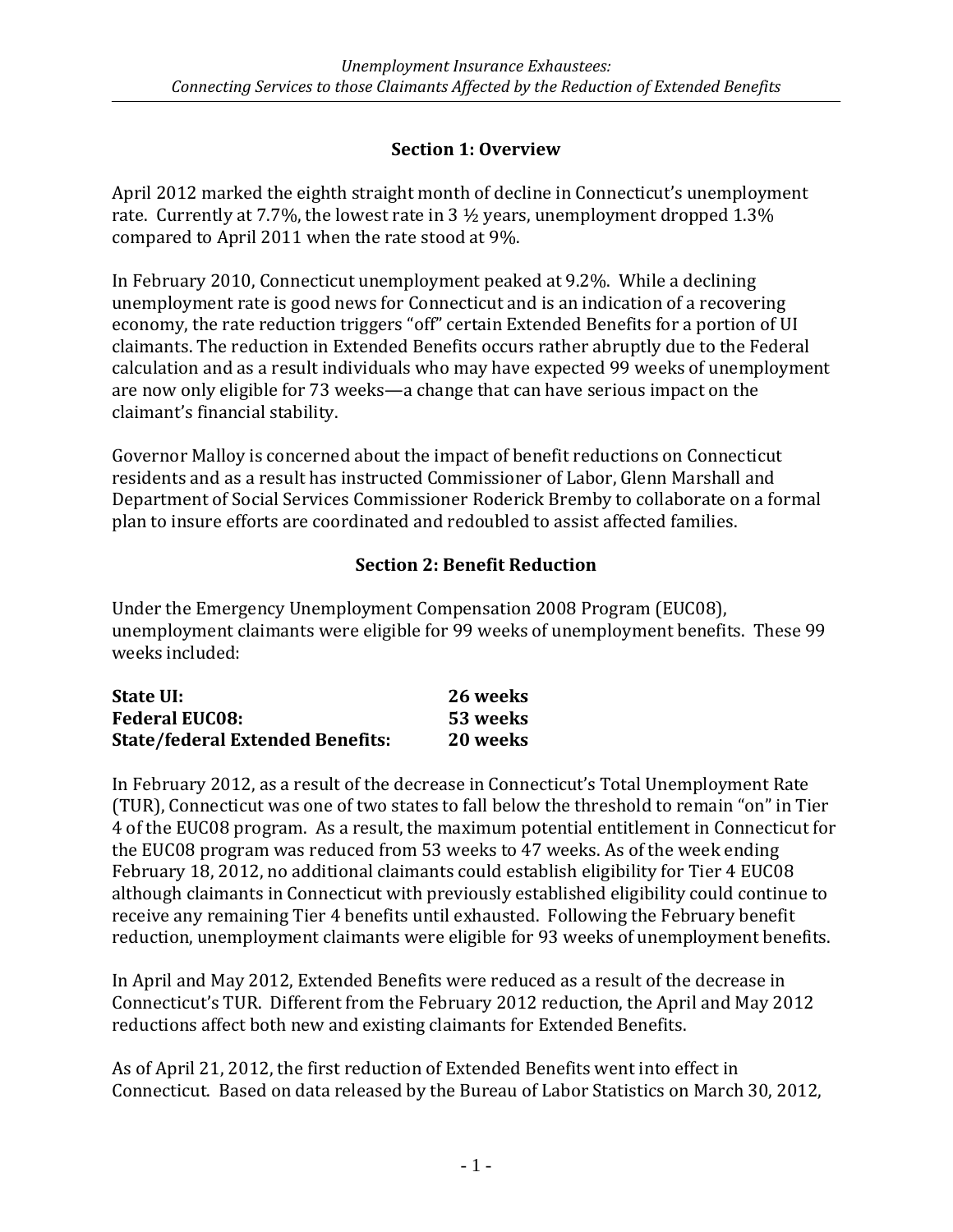Connecticut's three month seasonally‐adjusted TUR declined to 7.9%, which was below the 8.0 percent threshold to remain "on" for High Unemployment Period (HUP) benefits within the Extended Benefit program. As a result, Extended Benefits were reduced from 20 weeks to 13 weeks. Connecticut was instructed to re‐determine claims and notify claimants of remaining entitlement for Extended Benefits. This change abruptly affected 3,308 claimants. Following the HUP Extended Benefit reduction, unemployment claimants in Connecticut were eligible for 86 weeks of unemployment benefits.

In late April, notification was received that as of May 12, 2012, Connecticut no longer meets the criteria to remain "on" for any Extended Benefits. Based on data released by the Bureau of Labor Statistics on April 20, 2012, Connecticut's current three month average seasonally adjusted TUR is no longer at least 110% of one of the rates from a comparable prior period in one of the three year periods. As a result, this triggers Connecticut "off" of Extended Benefits entirely. This change abruptly affects 9,625 claimants. After May 12, 2012, claimants in Connecticut were eligible for 73 weeks of unemployment benefits. These 73 weeks include:

| State UI:             | 26 weeks |
|-----------------------|----------|
| <b>Federal EUC08:</b> | 47 weeks |

Connecticut expects some potential for additional adjustments after September 9, 2012, however the degree of adjustment is uncertain at this time. It appears the EUC program may be reduced by an additional 10 weeks for newly eligible claimants. Further, unless renewed by Congress, the last day for all EUC payments is January 3, 2013. If no additional Congressional action is taken at that time, claimants will be eligible for a maximum of 26 weeks of unemployment benefits as of January 2013.

## **Section 3: Claimants Affected by Extended Benefit Reduction**

To reiterate, the Extended Benefit reductions that affected Connecticut claimants in April and May 2012 represent a more abrupt transition than the February EUC benefit reduction. As a result, it is critical to prioritize this cohort of claimants for additional services and connection to safety net benefits.

The Connecticut Department of Labor has identified 12,933 claimants affected by the April and May Extended Benefit reductions. The planning team, comprised of DOL, DSS, United Way 211 and Workforce Investment Board staff, analyzed the geographic distribution of claimants, the number of claimants already connected to employment or support services, and the age ranges of claimants not connected to any service. The analysis informed service projections as well as the development of the service strategy. Important to note, of the 12, 933 claimants, 784 live outside of Connecticut. These out‐of‐state claimants will not be offered additional services at this time. They will be referred to the appropriate agency in their home state.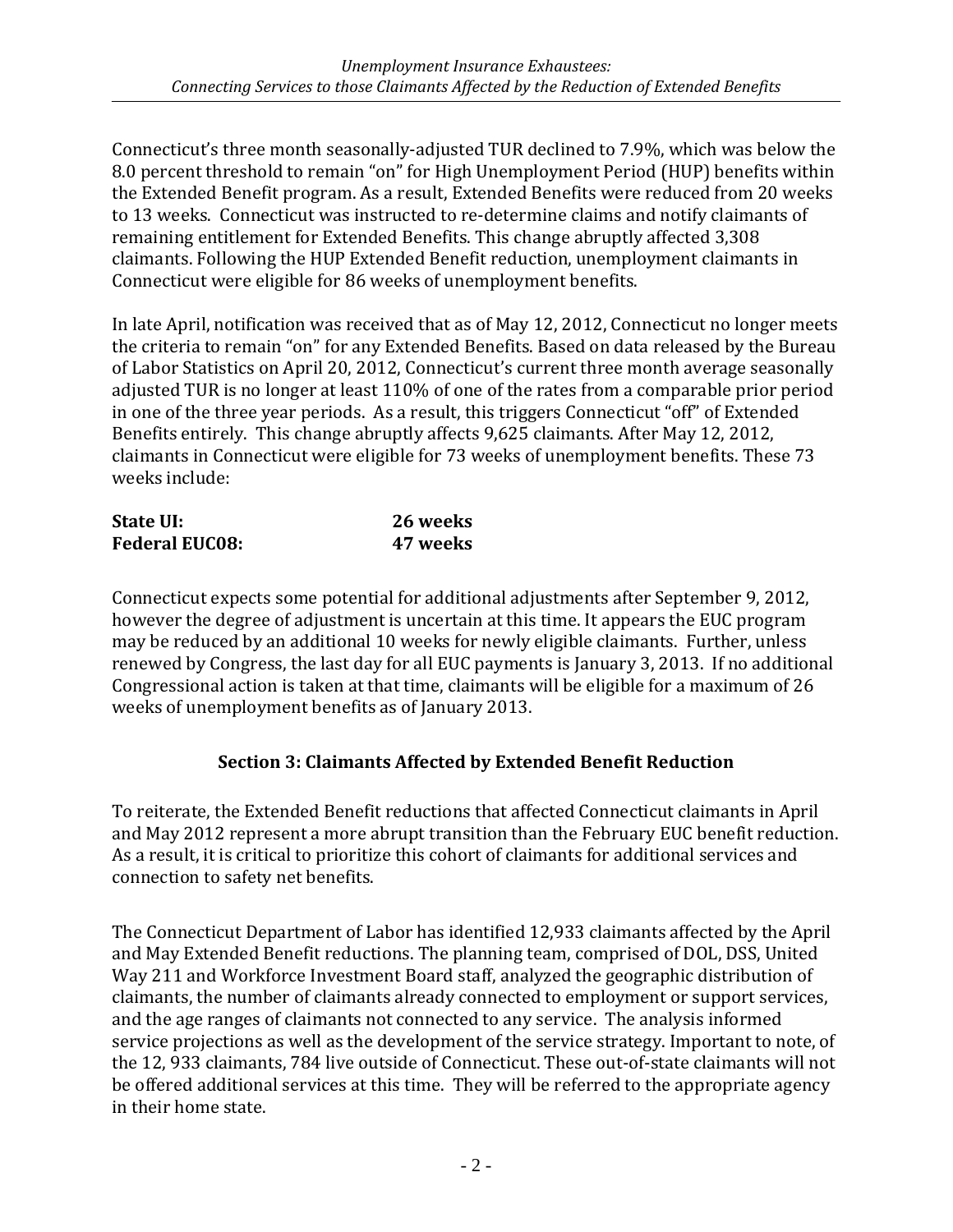The map and tables below show the projected distribution by region of claimants affected by each Extended Benefit reduction. The map represents persons losing benefits in May.

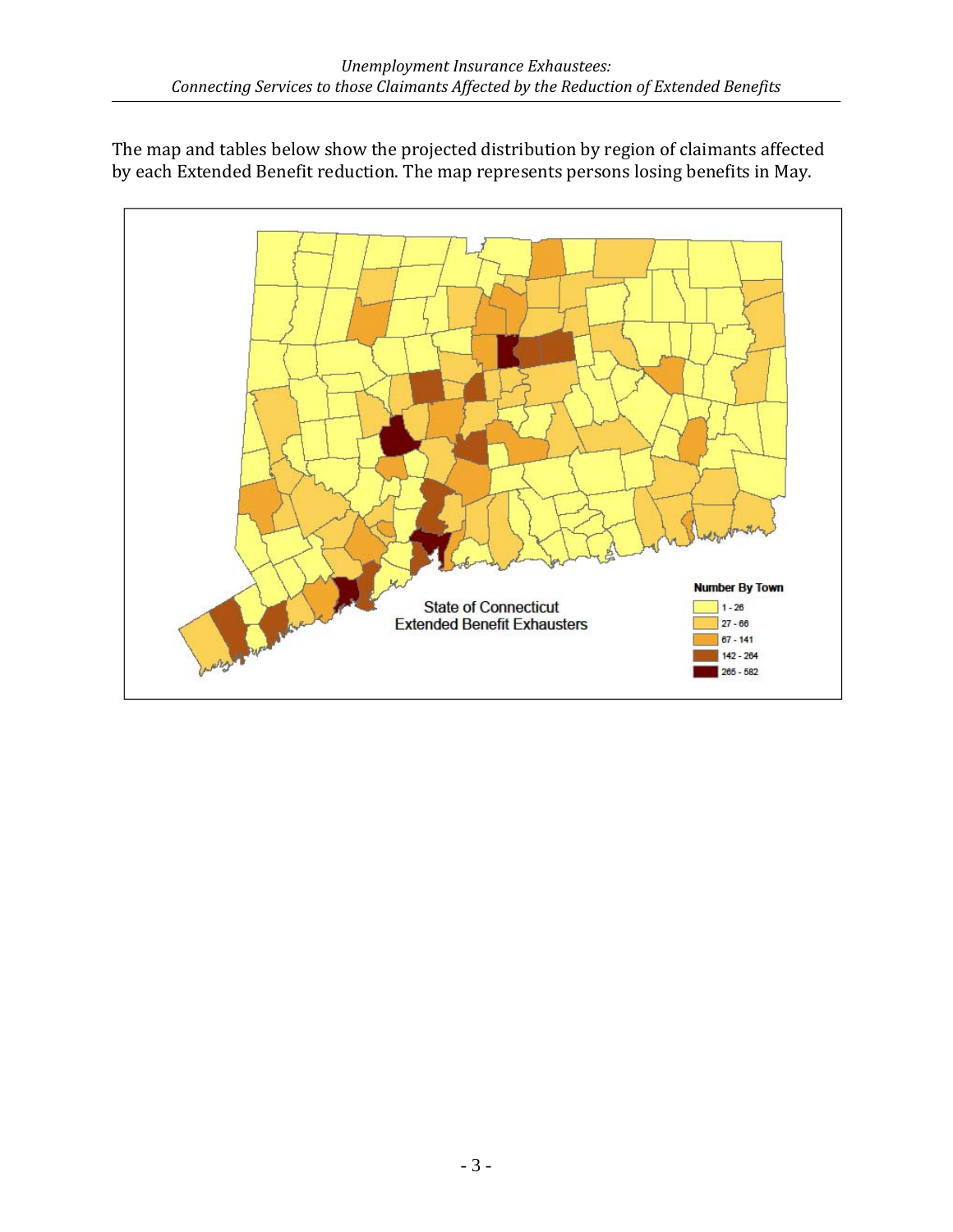|  | April 21, 2012 reduction of High Unemployment Period (HUP) benefits |  |  |  |  |
|--|---------------------------------------------------------------------|--|--|--|--|
|  |                                                                     |  |  |  |  |

| Area:         | <b>Number of Claimants Affected:</b> |
|---------------|--------------------------------------|
| Bridgeport    | 560                                  |
| Danbury       | 124                                  |
| Danielson     | 79                                   |
| Hartford      | 491                                  |
| Meriden       | 149                                  |
| Middletown    | 112                                  |
| New Britain   | 238                                  |
| New Haven     | 538                                  |
| New London    | 146                                  |
| Norwich       | 110                                  |
| Enfield       | 115                                  |
| Torrington    | 68                                   |
| Waterbury     | 253                                  |
| Willimantic   | 121                                  |
| Out of State  | 204                                  |
| <b>Total:</b> | 3,308                                |

| Area:        | <b>Number of Claimants Affected:</b> |
|--------------|--------------------------------------|
| Bridgeport   | 1620                                 |
| Danbury      | 342                                  |
| Danielson    | 246                                  |
| Hartford     | 1300                                 |
| Meriden      | 442                                  |
| Middletown   | 336                                  |
| New Britain  | 736                                  |
| New Haven    | 1591                                 |
| New London   | 410                                  |
| Norwich      | 339                                  |
| Enfield      | 355                                  |
| Torrington   | 220                                  |
| Waterbury    | 790                                  |
| Willimantic  | 318                                  |
| Out of State | 580                                  |
| Total:       | 9625                                 |

When examining claimant case records to determine existing linkages to services, the analysis showed 38% of the 12,933 claimants were already connected to One‐Stop Employment Services having received Wagner‐Peyser labor exchange services, Workforce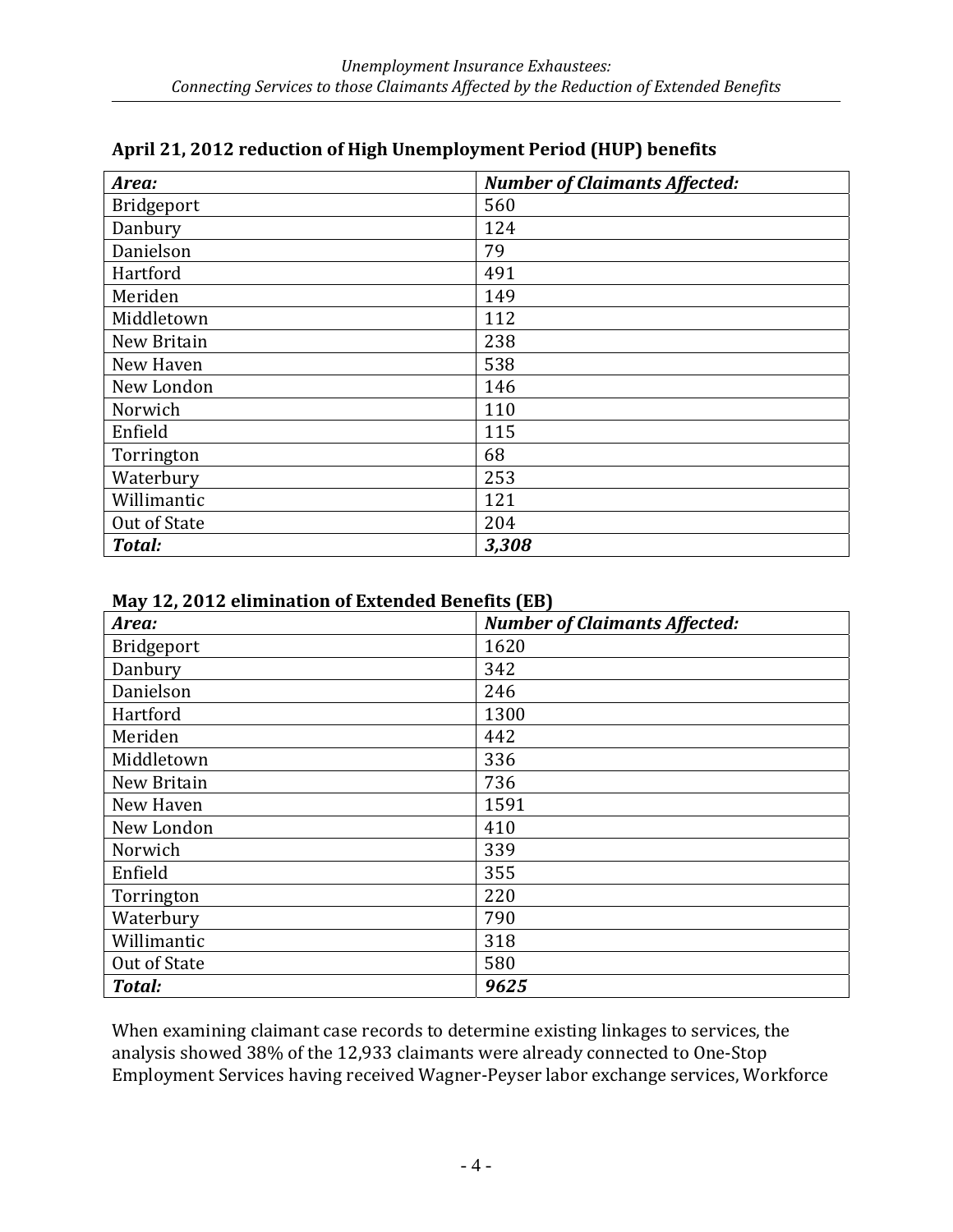Investment Act (WIA) funded workforce training, or Enhanced Reemployment Service (ERS) workshops focused for claimants who may be hardest to reemploy.

Similarly, the DSS analysis of data provided by DOL indicates that DSS is currently serving approximately a third of the individuals facing unexpected loss of unemployment, with a large portion of those receiving SNAP (food stamp) benefits. Of the persons not currently receiving benefits, DSS projects half may become eligible for DSS services due to loss of their unemployment income. The other half may continue to be ineligible due to family circumstances. The projection is consistent with anecdotal evidence from the State of Massachusetts.



Further, CTDOL looked at an age breakdown of claimants not connected to services, since this group is targeted as top priority for assistance. The age breakdown can provide some indication of potential service needs. The table below shows the age range distribution of claimants not connected to services:

| <b>Age Range:</b> | <b>Number of Claimants:</b> | % of Total Not Receiving Services: |
|-------------------|-----------------------------|------------------------------------|
| 60 and over       | 1531                        | 21.7%                              |
| $50 - 59$         | 1552                        | 22 %                               |
| $40 - 49$         | 1490                        | 21.1%                              |
| $30 - 39$         | 1420                        | 20.1%                              |
| 29 and under      | 1062                        | 15.1%                              |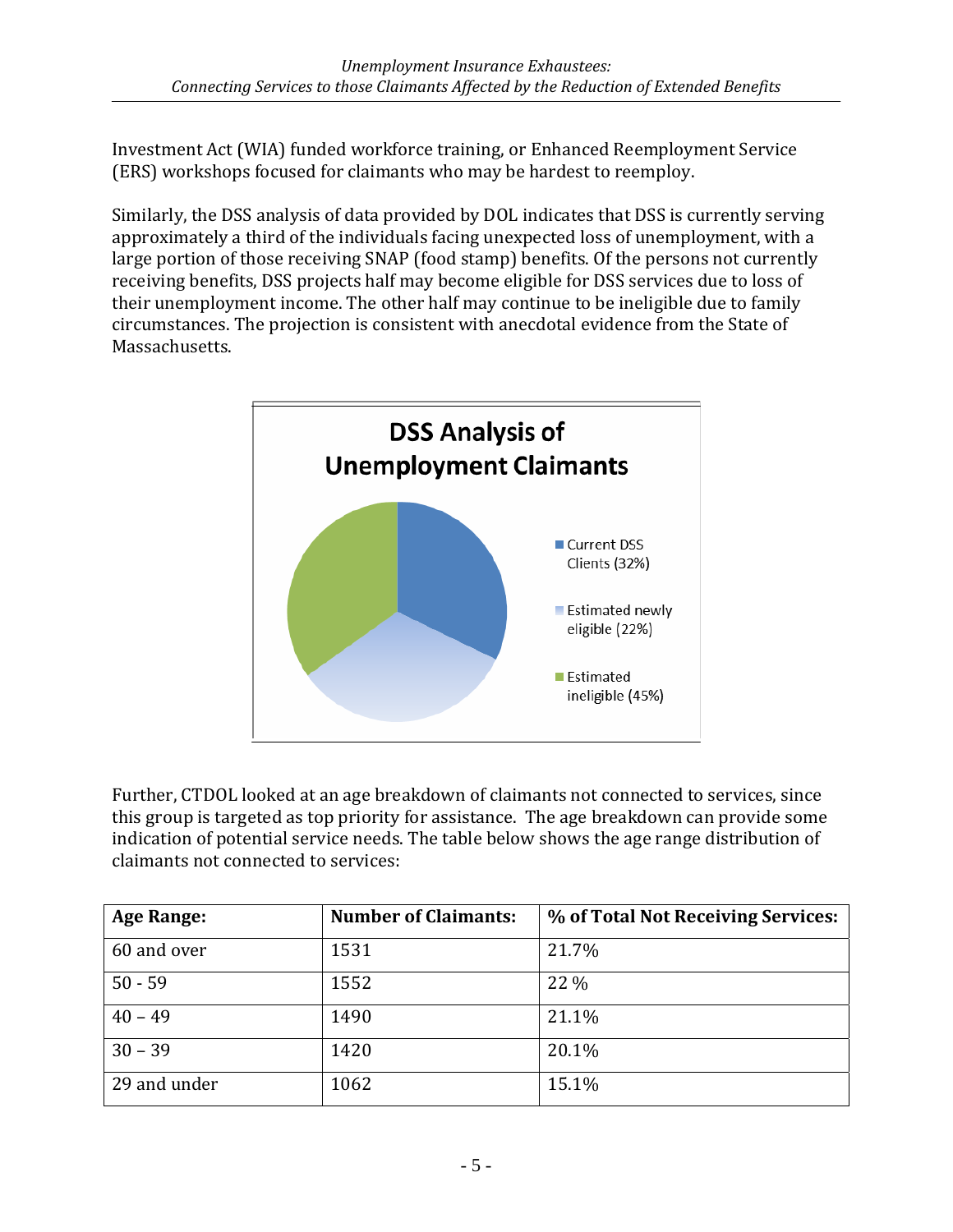While this plan is aimed primarily at the more than 12,000 UI claimants abruptly affected by the "trigger off" of the High Unemployment component of Extended Benefits and the "trigger "off" of the remainder of the Extended Benefit Program, it is important to discuss the broader unemployment exhaustee rate to provide context and illustrate the need for ongoing policy and strategy development to support exhaustees and the systems that serve them.

## **Section 4: Claimants Exhausting Maximum Benefits**

Beginning May 15, 2010 claimants in Connecticut began to exhaust their state and federal unemployment benefits. Approximately 485 claimants have exhausted benefits each week since that time. Anticipating the high rate of benefit exhaustion, CTDOL and partners put in place an outreach and communications plan that remains in effect.

The CTDOL Office of Research projects by the end of December 2012 there will be a total of nearly 100,000 UI exhaustees as a result of the economic downturn. It is further estimated 25,000 of that total will have likely found work, leaving 75,000 without benefits, retired or self employed. The projection was developed utilizing an analysis of average rates of re‐ employment two quarters after exhaustion. The rate was established by examining pre‐ claim and post exhaustion wage records. CTDOL can not determine if an individual retired from the labor force or became self employed.

As of January 3, 2013, unless Congressional action is taken, the maximum unemployment benefit in Connecticut will be 26 weeks. The CTDOL Office of Research is working to develop UI exhaustee projections if this is the case.

Many of the plans in place and the strategies contained in this plan will need to be revisited and expanded to address the growing needs at that time. The planning team will meet in early September to assess the impact of the efforts in this plan on both claimants and the service delivery system.

#### **Section 5: Service Strategy**

The Department of Labor, Department of Social Services, United Way 211, Connecticut's five Workforce Investments Boards and the Community Action Agencies have developed a coordinated approach to serving claimants exhausting benefits with a specific emphasis on the more than 12,000 claimants affected by the abrupt trigger "off" of Extended Benefits. Communications have been coordinated so a consistent message can go to the public. The direct service staff has been informed about the service and referral strategy to address the needs of exhaustees.

Exhaustees in need of additional Employment Services support will be directed to the *CTWorks* Career Centers as the point of entry. Exhaustees in need of information about benefits, community services, basic needs assistance and crisis intervention will be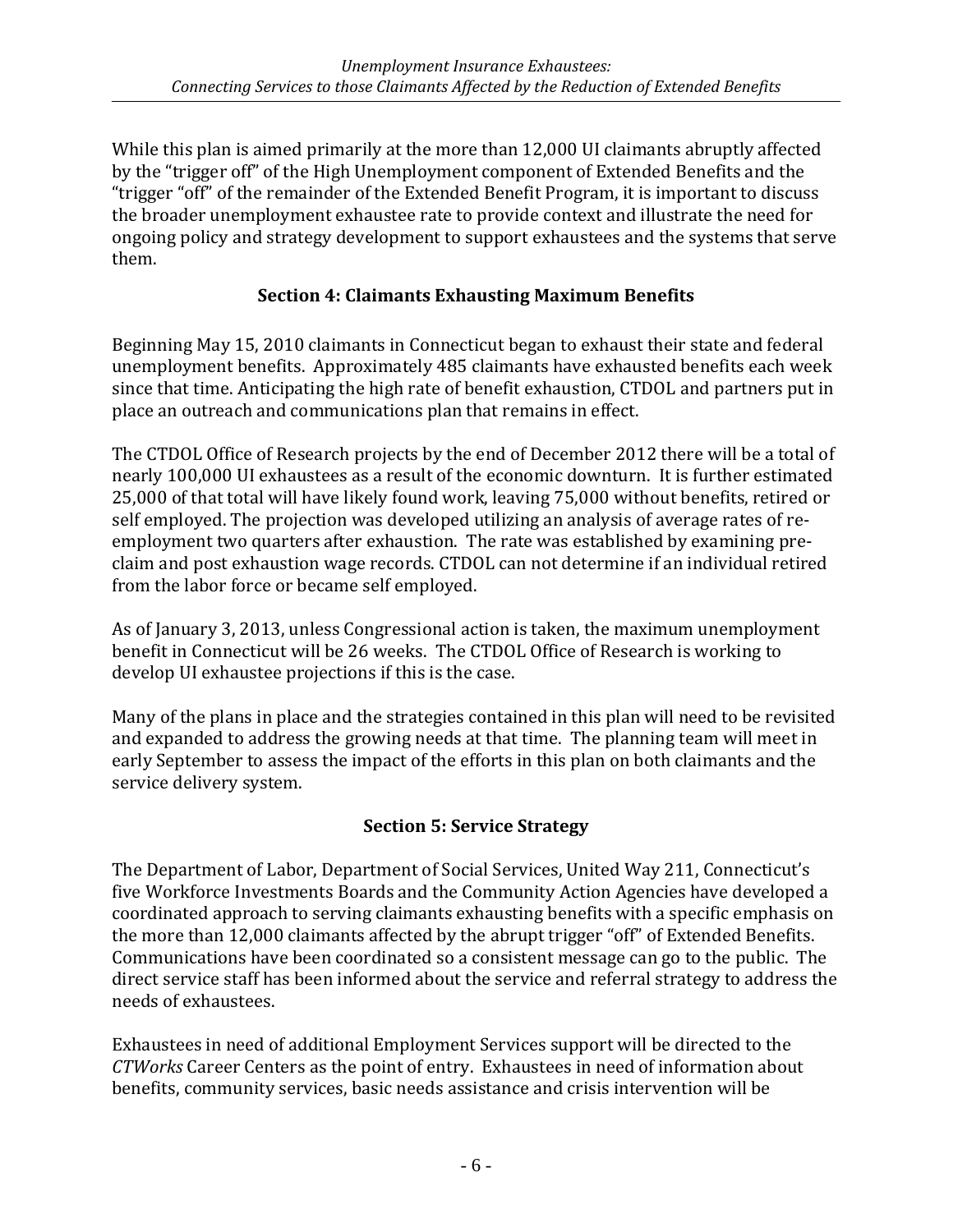directed to United Way 211 as the first point of contact. The planning team explored the opportunity to co‐locate DSS eligibility staff within the *CTWorks* Career Centers, however due to the high volume of unemployed jobseekers and the recently‐mandated Reemployment Assessment process for UI claimants collecting federal EUC benefits, the customer volume and space restrictions prohibit the co‐location at this time. The planning team will revisit this option when it meets in September as a possible strategy, given the potential for large numbers of exhaustees in December if Congressional action is not taken.

Specific Employment and Social Service strategies follow.

#### **Section 6: Employment Services Strategy (existing resources)**

The CT DOL Employment and Training Division is a lead partner in the CTWorks One‐Stop system. The Employment Services strategy for affected claimants will leverage the services of the CT DOL Employment and Training staff and our CTWorks partners led by the five Workforce Investment Boards. Our Workforce Invest Board partners include:

- The WorkPlace Inc. (Southwest)
- Northwest Regional Workforce Investment Board
- Workforce Alliance (South Central)
- Capital Workforce Partners (North Central)
- Eastern CT Workforce Investment Board

The CT DOL Employment and Training staff will be prioritizing Extended Benefit exhaustees as they access the CTWorks system with an emphasis on engaging the 62% of affected claimants who have not received Employment and Training Services previously. The CT DOL Labor Exchange services provided in CTWORKS will be stressed.

These Labor Exchange services include:

**Links to Job Opportunities** ‐ Office recruitments are scheduled throughout the state. Employers are onsite at CTWorks interviewing potential job candidates. Exhaustees with relevant skills will be encouraged to sign up for the recruitments.

**Online Job Search and Assessment Tools** ‐ Exhaustees will receive assistance with creating and managing an account on CT.jobs (CT JobCentral). CT.jobs is a free talent bank where job seekers and businesses connect. CT DOL will work with the Department of Economic and Community Development (DECD) to require companies receiving state investment to list job openings on CT.jobs—bringing job creation together with unemployed job seekers.

**Career and Skill Exploration** ‐ Exhaustees can access *My Next Move* to learn more about career options. The tool allows individuals to explore tasks, job skills, salary information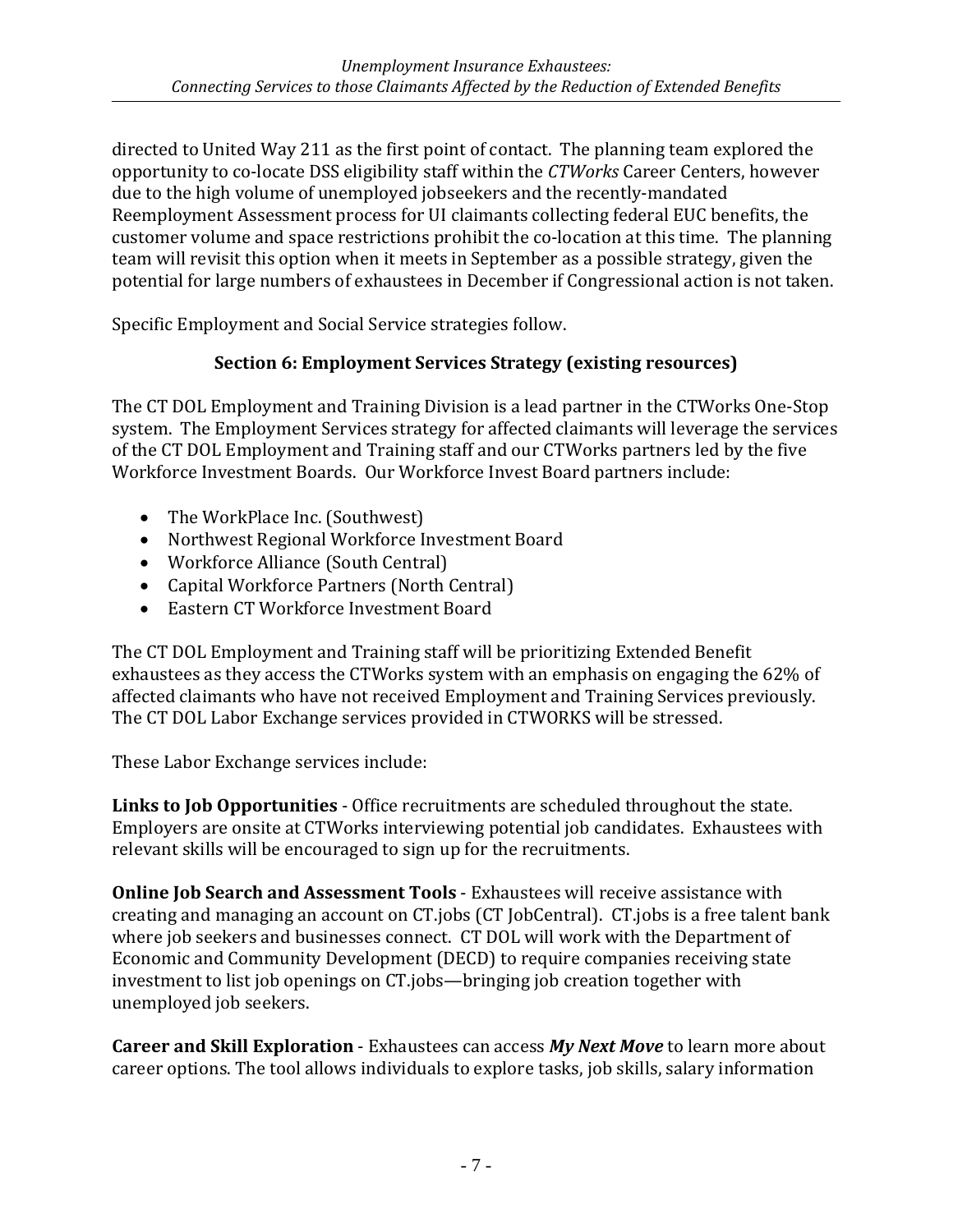and more. Another available tool is My *Skills My Future* which helps individuals identify occupations that require skills and knowledge similar to a current or previous job.

**Free Workshops** ‐ Workshops include Résumé Writing, Interviewing Techniques and Job Search Strategies.

A **new** workshop will be offered for exhaustees and other long‐term unemployed that teaches jobseekers about new incentives available to employers that may want to hire them. They will gain an understanding of the STEP UP wage reimbursement program, the STEP Up manufacturing training grant program, the Job Expansion Tax Credit and other incentives to hire Veterans and the unemployed. The goal of this workshop will be to determine which incentives job seekers may be eligible for, and how they can market the incentives to employers to get hired.

CTDOL working in collaboration with our Workforce Investment Board and CTWorks partners will link Exhaustees with the following opportunities:

**STEP UP Wage Reimbursement and Manufacturing Training Grant Programs** ‐ STEP UP was established as part of Connecticut's sweeping JOBS Bill passed in the October 2011 Special Session. The program received funding on January 30, 2012 and was officially launched in mid February 2012. The program provides up to \$12,500 in wage subsidies or training grants to eligible small businesses for hiring unemployed workers. Exhaustees will be pre-qualified for STEP UP so they can inform eligible businesses of the extra benefit in hiring them. As of May  $10<sup>th</sup> 160$  unemployed job seekers have been hired by small businesses under the STEP UP programs. The majority of those hired so far have been unemployed for over one year.

**State Seasonal Jobs** ‐ Governor Malloy has opened up nearly 1200 seasonal job opportunities to the public and encouraged out of work youth and adults to apply. CTDOL is facilitating the identification of candidates for State Departments.

**Jobs Funnels** ‐ Exhaustees interested in working in the Trades, the Jobs Funnel program provides a pathway to employment and apprenticeships.

**Mortgage Crisis Job Training Program** ‐ For those exhaustees who may be falling behind in their home mortgage, this innovative program is an opportunity to receive training and support services as an intervention to avoid foreclosure and bring financial stability to the family.

**Job Training Opportunities** ‐ Our workforce partners offer a wide array of programs, scholarships and employment services for job seekers throughout the state. They have committed to prioritizing services for exhaustees as resources allow.

**Platform 2 Employment (P2E)** The P2E program was developed by The WorkPlace, Inc. to address the needs of the long‐term unemployed that have exhausted benefits. This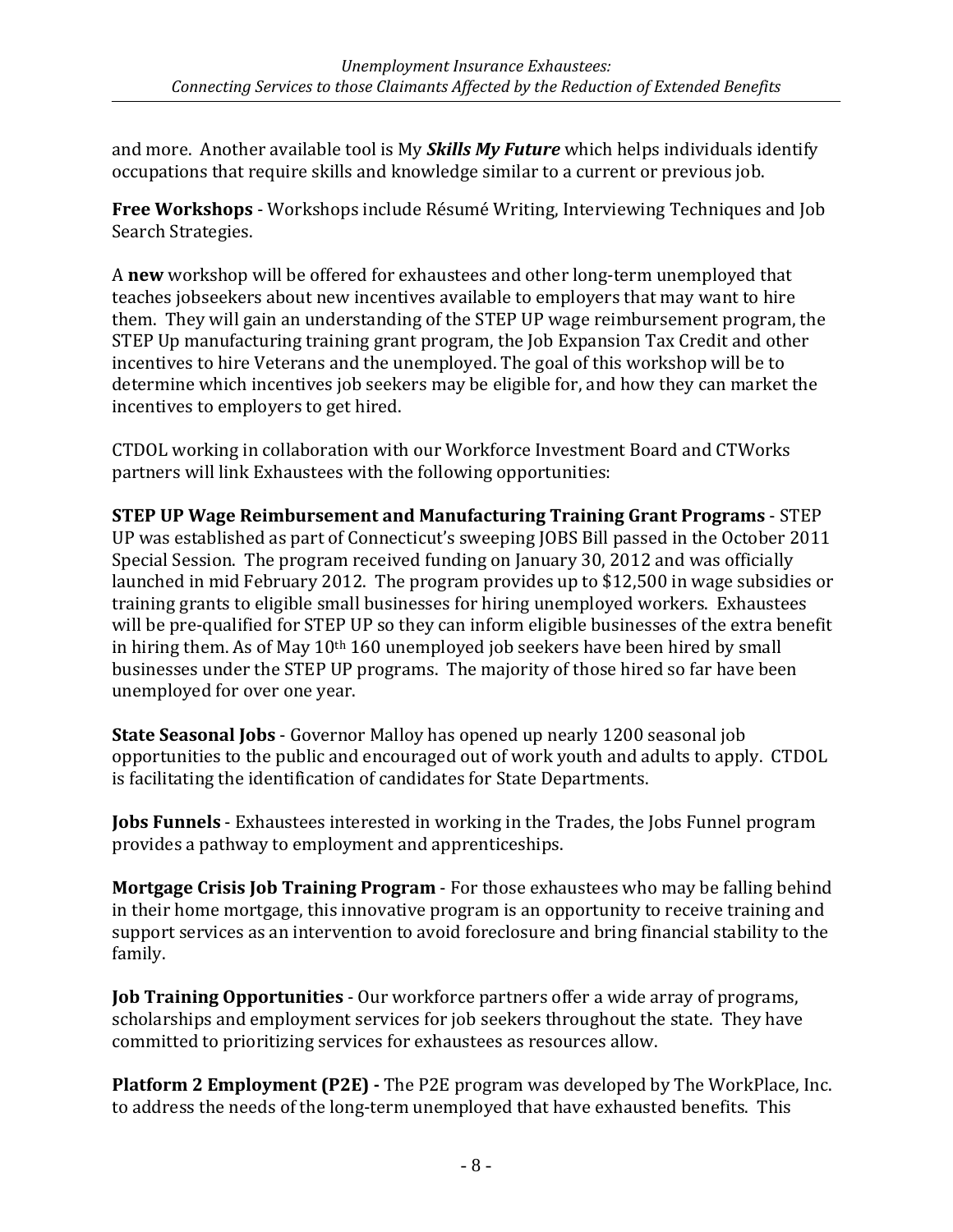comprehensive program model has been evaluated to show exemplary results in helping the long‐term unemployed, many of whom are older workers over 50 years of age, to reenter the job market. P2E was recently featured on 60 Minutes and is a national model.

The model recognizes the deep toll long-term unemployment takes on the finances, emotional well being and career of those out of work. A recent Pew Center study found that of those unemployed six month or more, 46% reported that joblessness has strained family relations, 39% indicate a loss of self respect and 43% stated long term unemployment had a "big impact" on their ability to achieve their long term career goals.

P2E focuses on re-engaging the long term unemployed by providing:

**Career Edge** a five week intensive career readiness and confidence building program designed to bring the long term unemployed to a platform of readiness to re‐enter the job market. The program uses a multi media interactive learning format.

**Employee Assistance Program (EAP)** access to behavioral and mental health support using licensed professionals. This program element offers up to 6 individual and family sessions and group sessions with cohort.

**Subsidized Internships** – an 8 week "try before you buy" period using a staffing agency model. Employers are not required to make the hire.

P2E currently operates in the southwest region of Connecticut exclusively; however, if resources were identified to expand the model to the five comprehensive CTWorks Centers, the Workforce Investment Boards are well positioned to ensure the delivery of the opportunity to this distinct population. The planning team favors an approach where the

**Career Edge** and **EAP** components of P2E could be leveraged with the STEP UP program allowing the expansion to occur in a more cost efficient manner and largely within existing resources. The identification of resources to pay for the *Career Edge* and *EAP* components is still underway but if feasible would position services for this group of exhaustees as well as those affected beyond January 2013.

**Linkage to Support Services** ‐ All CTWorks staff will refer affected claimants to United Way 211 for support services as the needs are identified. In order to successfully reenter the workforce, job seekers need a level of effective functioning and stability. As previously stated, DOL and DSS explored the option of collocating DSS benefit eligibility specialists within CTWorks offices; however, due to space and traffic in the offices it was not feasible at this time. All CTWorks staff has been advised as to how to make referrals for support services in accordance with the DSS organized service strategy.

The Eastern and Northwest Workforce Investment Boards have Human Services Integration (HIS) representatives stationed in the CTWorks centers to help identify the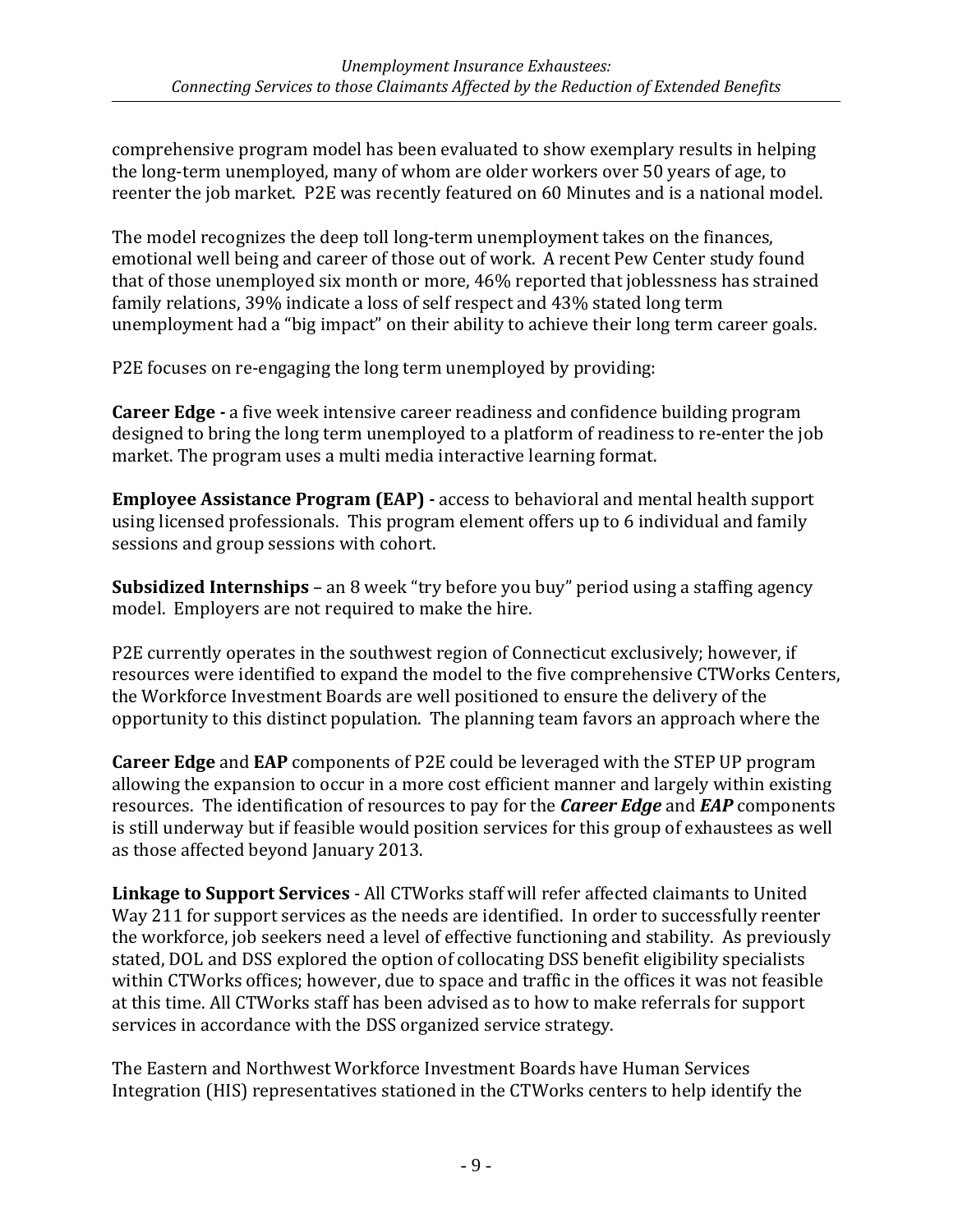types of support services needed. They act as special liaisons in insuring the proper linkages occur. At this time, resources are not available to expand this strategy to all five workforce regions, however, if resources become available through existing or new Federal or State appropriations, CT DOL would prioritize the expansion of this model to all main *CTWorks* Centers.

# **Section 7: Social Services Strategy**

DSS has developed a comprehensive social services strategy to meet the needs of affected claimants. DSS, United Way 2‐1‐1, and community action agencies across the state will act as partners to connect people with the help they need.

There are four major components to the DSS plan:

- 1. Partnership with United Way 2‐1‐1 as first point of contact for all persons;
- 2. DSS staff out‐stationed at Community Action Agencies statewide;
- 3. A special "liaison" identified at each DSS office; and
- 4. Automatic update of the benefits of persons already receiving DSS services.

#### *Plan Overview*

The flow diagram following this section maps the process through which individuals will connect to social services and supports.

1. United Way 2‐1‐1 will be the first point of contact. They will screen callers for benefits for which they may be eligible, and will refer callers to the DSS pathway most appropriate to their needs and preferences, as well as to other community‐ based supports. 2‐1‐1 maintains a comprehensive database of 4,600 agencies providing over 48,000 programs and services.

DSS benefits may include:

- SNAP (food stamps)
- Health care coverage (Husky A or B, LIA, Charter Oak, or others)
- Child care assistance
- Other specialized benefits

Non‐DSS services may include:

- Basic needs including food, housing, transportation
- Behavioral health services and supports
- Employment assistance
- Other individual and family services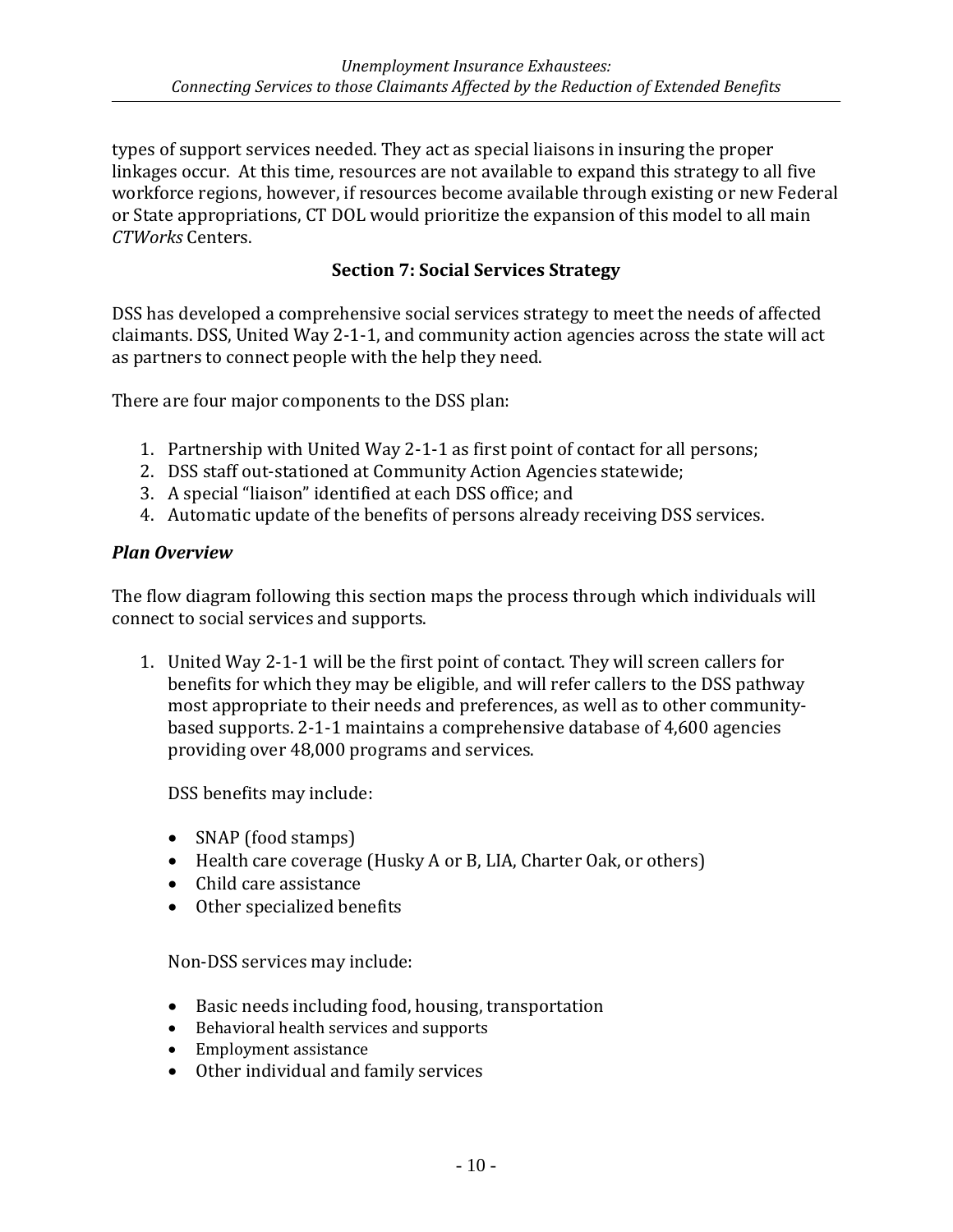- 2. The DSS goal is to serve many of the people losing unemployment benefits who choose to complete applications for assistance via our Community Action Agency (CAA) partners. The CAAs have longstanding experience mobilizing community resources for people in need. At locations around the state, the CAAs will have staff available to provide application assistance to persons applying for DSS benefits. DSS will outstation one to two DSS staff at each of these sites to complete the application process and ensure timely receipt of benefits for which a person is eligible.
- 3. For persons whose applications cannot be processed at the CAAs for technical reasons, we have developed a parallel process within each of our DSS offices around the state. A single "liaison" will receive all application materials and will manage workflow of eligibility staff processing these materials.
- 4. Lastly, DSS will deploy additional staff to update the records of persons already receiving services from DSS whose benefit amounts must be adjusted due to loss of unemployment income. DSS will communicate this process to clients so that they understand they do not need to schedule an appointment or complete paperwork for this adjustment to occur.

To augment the process identified above, the following additional measures will be in place to ensure smooth implementation and continued forward planning:

The DSS mobile office (computer equipped bus) will be deployed around the state as needed to address high volumes of need or underserved areas. There are workstations for four staff inside the bus and four additional computers that can be used outside weather permitting.

Data will be tracked by DSS and United Way 2‐1‐1 in order to provide summary statistics on the number of persons losing unemployment benefits who contact 2‐1‐1 or DSS and the disposition of their cases. DSS will also continue to analyze data that may assist in anticipating and responding to the needs of Connecticut residents.

The DSS plan maps a process to efficiently serve a large additional group of individuals within existing resources. As may be expected, this potentially represents a significant capacity issue to an agency already seriously strained by high caseloads. If additional resources become available, DSS welcomes the opportunity to propose solutions that would amplify our ability to meet the needs of Connecticut residents facing difficult circumstances.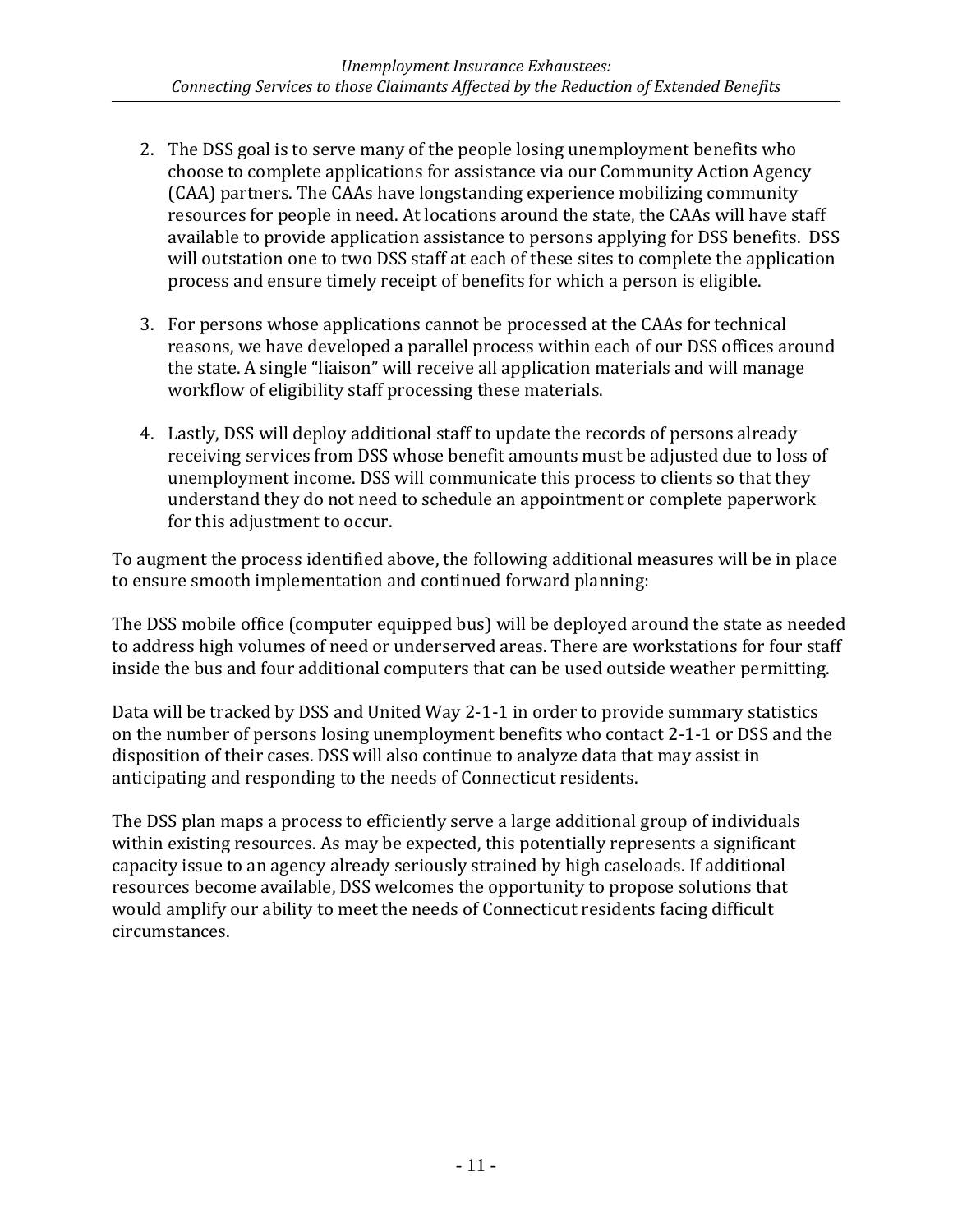#### *Flow Diagram: Connection to DSS Benefits and Social Supports*

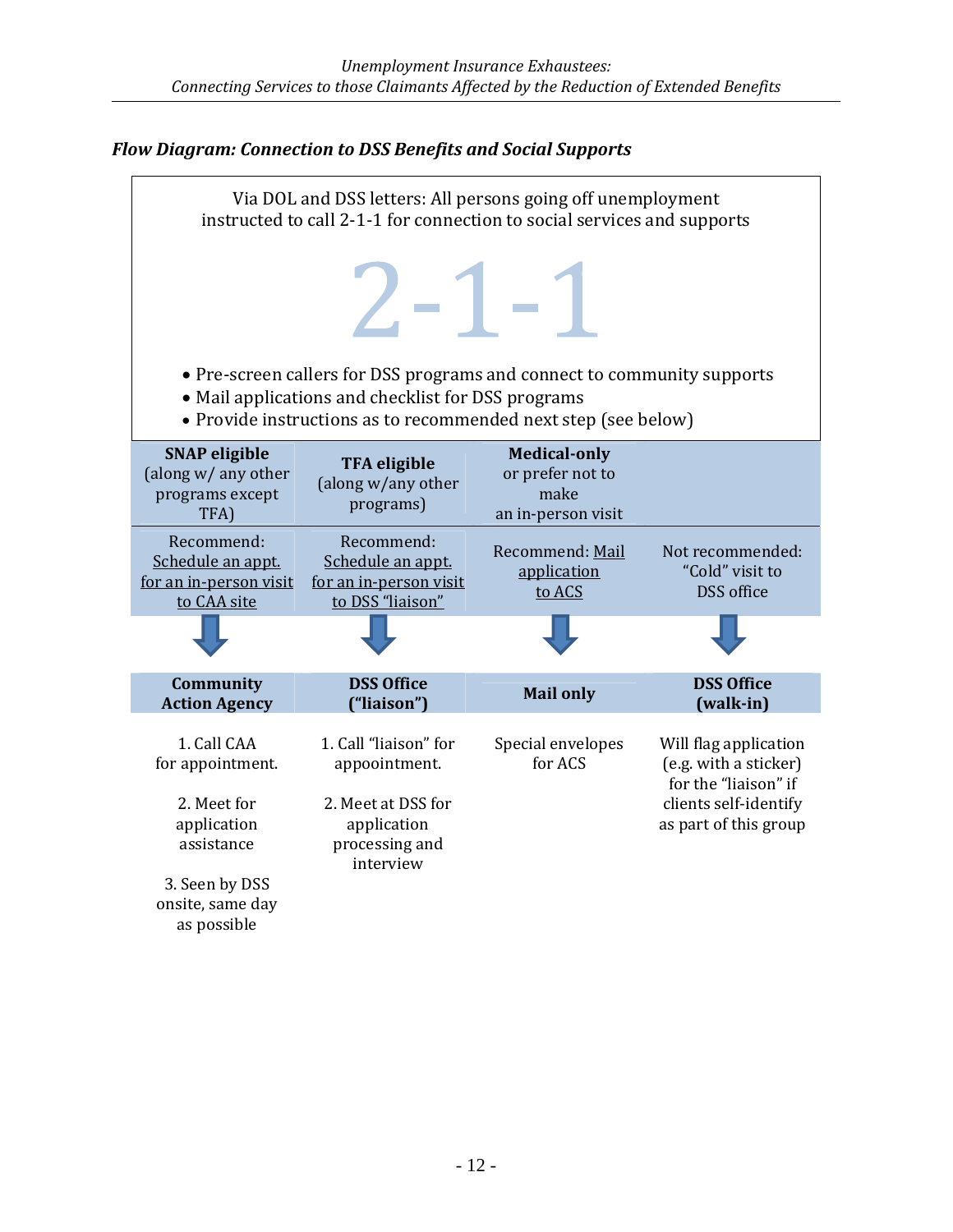## **Section 8: Communications Plans**

On April 24, Governor Malloy issued a press release directing DOL and DSS to submit a plan to address claimants abruptly affected by the end of Extended Benefits. A number of newspapers have carried information about the loss of Extended Benefits including the Hartford Courant, CT Post, New Haven Register, and the New London Day. Website messages and direct mail to affected claimants is also ongoing. The following provides an overview of communication strategies being undertaken by CTDOL and DSS.

#### **1. Identifying Audiences and Messages**

Communications have been developed to inform the following audiences: affected claimants, CTDOL Employees, DSS Employees, United Way 2‐1‐1, the Workforce Investment Boards/other key partners, Legislators, Municipalities and the Media.

CTDOL believes the best strategy in helping claimants is to respond to inquiries with a consistent and compassionate message. In order for staff at both DOL and DSS to consistently and appropriately direct affected claimants to services, the following scripts for employees to assist callers were developed:

- Contact United Way's 2‐1‐1 infoline program. Please let them know that your Unemployment Extended Benefits have ended. This is a free referral service, with information about workforce programs, community services, basic needs assistance, crisis intervention and much more. 2‐1‐1 is toll‐free from anywhere in Connecticut and it operates 24 hours a day, 365 days a year. The service offers multilingual operators and TTY access. You can reach this service by calling 2‐1‐1 or visit the United Way website at www.211ct.org.
- If you haven't been to one yet, visit a *CTWorks* Career Center. Please let them know your Unemployment Extended Benefits have ended. These Centers offer no‐cost workshops, career counselors, resume assistance, computers with Internet access, recruitment events, job postings, referrals and more—all designed to help you with your job search. The Centers can also see if you may be eligible for special training programs, tax credits or employment services offered through community groups. The Centers offer on-site recruitment events—a list of scheduled events can be found at: http://www.ctdol.state.ct.us/ctworks/pos-recruit.html.
- Visit CT *JobCentral*, which provides a no‐cost electronic job bank. You can post your resume, search for jobs, access career sites, research companies, and review interview tips. Access CT JobCentral at: http://www.ctdol.state.ct.us/progsupt/jobsrvce/BackToWork.htm .
- Information regarding the Subsidized Employment and Training Program (Step Up), summer and seasonal jobs at state agencies that are open to all jobseekers, and the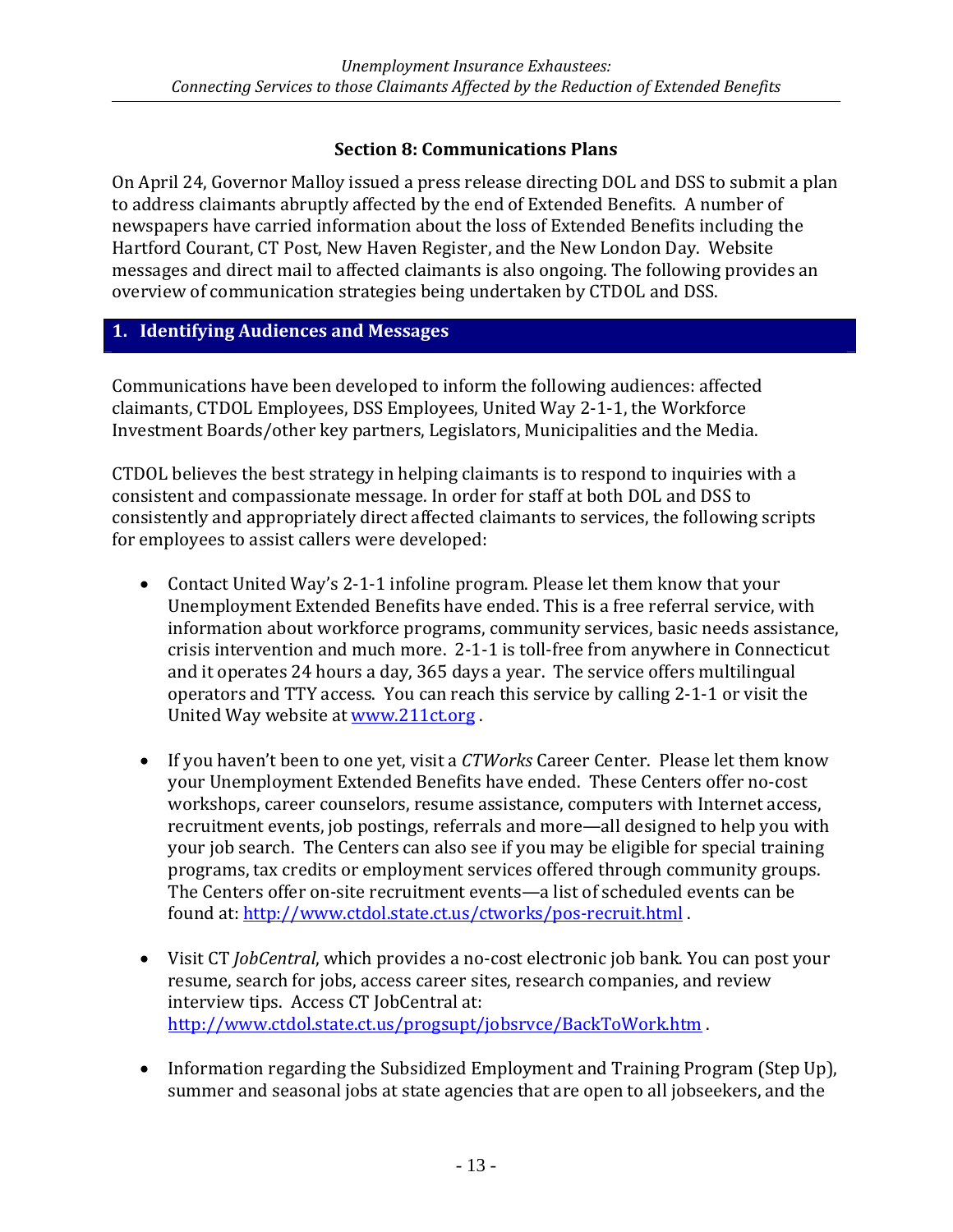Veterans Manufacturing and Trades Job Match Program can be found on the main page of the Labor Department's web site at www.ct.gov/dol .

#### **2. Specific Communications to Claimants**

- April 8 Message posted to internet and Integrated Voice Response System (IVR) continued claim applications advising all continued claim filers of the end of High Unemployment Benefits. The message remained in effect through April 29.
- April 13 ‐ Letter sent to all 12,933 Extended Benefits claimants notifying them of the end of the High Unemployment Benefit. Letter included United Way 211 and CTWorks information.
- April 29 Message posted to the internet and IVR continued claim applications advising filers of the end of all Extended Benefits with week ending May 12.
- April (ongoing) ‐ Messages posted to DOL homepage.
- April 8 Updates to Extended Benefits FAQ's

# **3. Specific Communications for CTDOL staff**

- April 3 ‐ Email correspondence was sent to DOL supervisory staff to disseminate to staff regarding the triggering "off" of High Unemployment Extended Benefits. Protocol on message and referral was distributed.
- April 25 Email correspondence was sent to DOL staff to remind them of the High Unemployment end and to notify staff that all Extended Benefits will end effective weekending May 12
- May 11- Follow up email to staff reminding them of the end of Extended Benefits and the process for referring claimants in need of additional employment or support services.

# **4. Additional Strategies/Resources**

- Ongoing CTDOL internal communications about situation and deployment of resources.
- Updated information on website.

.

- Mailings to claimants with updated information
- News releases/media outreach (TBD in coordination with Governor's Office, DSS)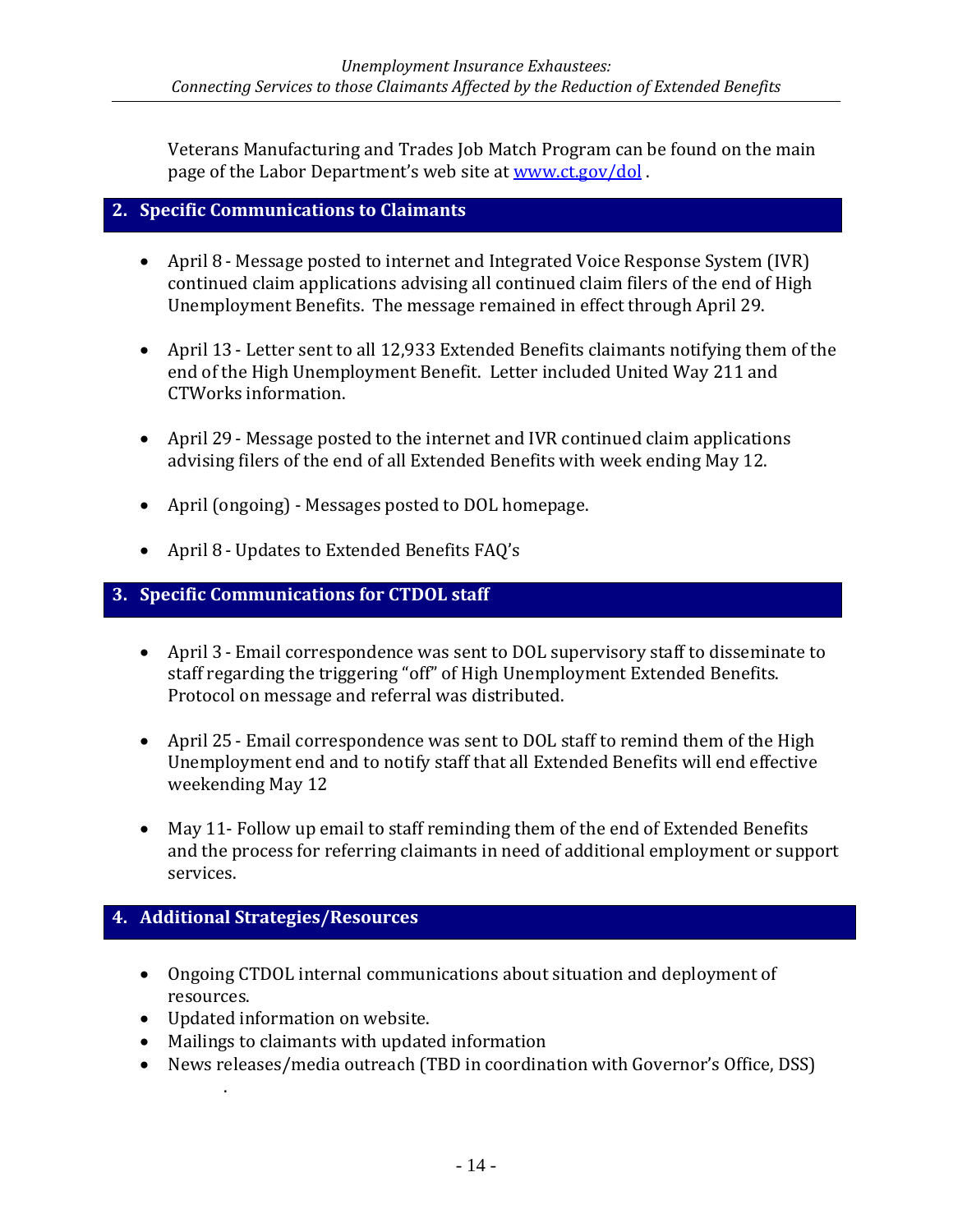#### **DSS Communication Plan**

# **1. Strategic points**

Because it is critical to develop and deploy a consistent message to unemployed residents who were not expecting to exhaust their benefits, DSS intends to use DOL-developed content to complement DSS content in communication with affected individuals and with service partners. This DOL content may include:

- Letters to be sent by DOL to affected persons (incorporating DSS content);
- Other external communications about the continuing situation with individuals unexpectedly losing unemployment benefits;
- DOL materials so that the messages are consistent at 2‐1‐1, within DSS Interactive Voice Response system and offices, and other service partners; and
- FAQs

## DSS content will assist the affected individuals by *offering specific information and referral to the social service system and available programs*

- The linchpin of DSS communications will be referral of individuals to Connecticut's statewide information and referral service – 2‐1‐1 Infoline (United Way of Connecticut contractor/service partner) for *service information and application instructions*, in conjunction with the Community Action Agency network.
- 2‐1‐1 staff will conduct initial screening for eligibility and refer individuals further, according to the application assistance and processing plan.

# **2. Tactical measures > linking individuals to social services**

Overarching principle – information provided through following channels/measures will be fully coordinated across DSS, DOL and partners; in other words, approved core information is consistent, while adaptable in form to different channels/measures.

- **Direct contact**: Letters ‐ Either with expanded DSS content in DOL's letters, or sent directly by DSS
	- Option 1 expanded DSS/2‐1‐1 information/referral, combined with DOL content (next 'wave' of letters and ensuing letters *sent by DOL*);
	- Option 2 ‐ DSS stand‐alone letter, *either mailed by DSS from DOL file; or mailed by DOL* on behalf of DSS to the 11,000 claimants who received DOL letter during week of 4/30/12, and going forward as additional option for future 'waves' of individuals notified;